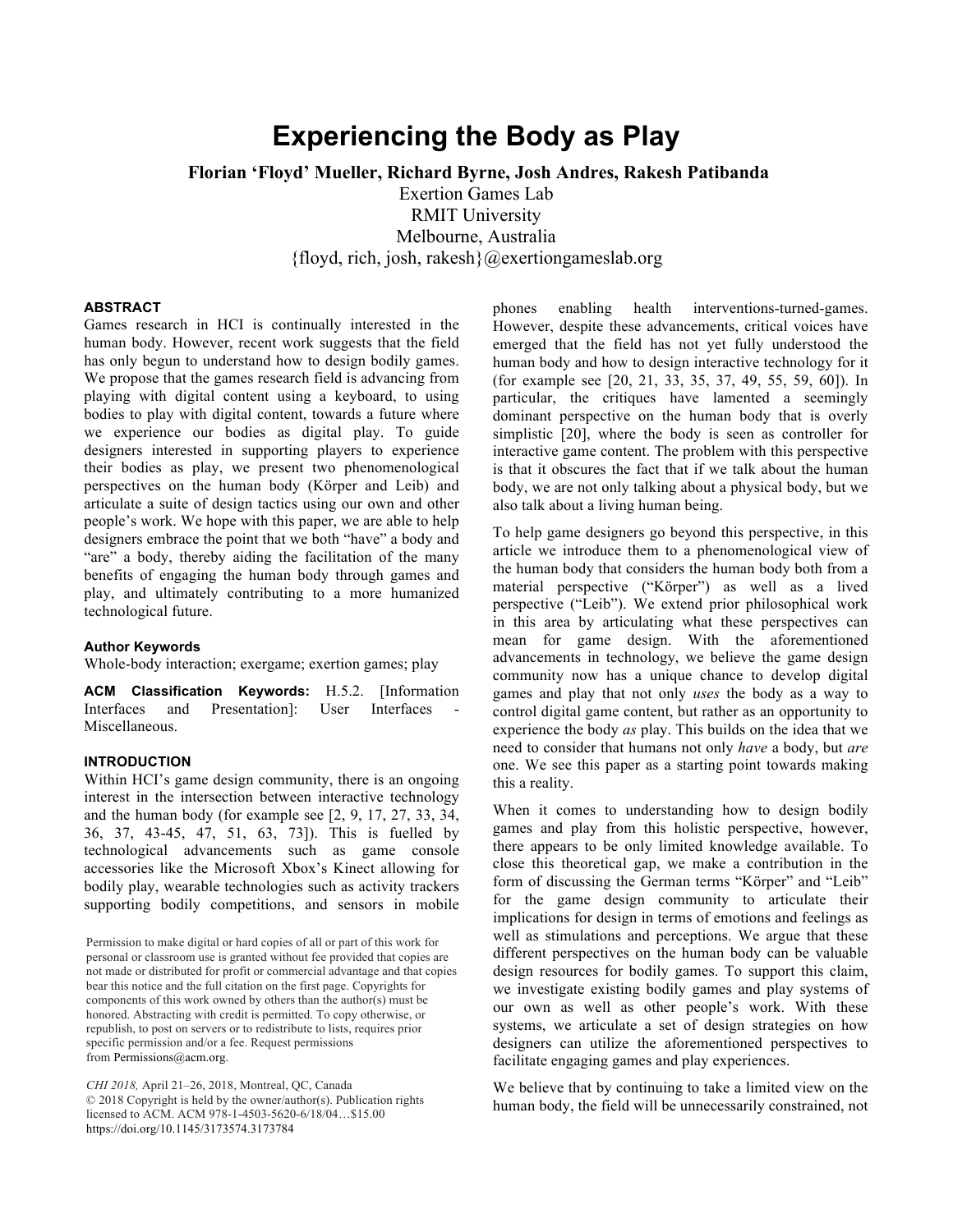reaching its full potential and in consequence, players will not be able to benefit fully from the many benefits associated with bodily games and play. To address this, we wrote this article to aid practitioners interested in designing bodily games as well as for researchers who aim to understand bodily games and seek a framework to structure their analysis. With our work, we aim to contribute to the knowledge on how to utilize phenomenological thinking to support designers creating engaging bodily games and play, so that more players can profit from the many associated benefits, and ultimately contribute to a more humanized technological future.

# **RELATED WORK**

Prior work has previously demonstrated that when our interactions with technology involve the body to a larger extent than the traditional mouse and keyboard interactions, the result is a significantly different user experience, which can be utilized by game design [42]. To understand and exploit this phenomenon, several theoretical frameworks have emerged in the HCI literature that each offer different perspectives through which the human body can be examined when trying to design for it. For example, Consolvo et al. suggested to design for the (unfit) human body through a perspective of behavior change [11]. Similarly, Toscos et al. proposed a perspective based around goal setting theory [68] while Yim et al. [72] proposed a perspective of motivation. More experiential perspectives have recently complemented these approaches, for example Segura et al. suggested a perspective that aims to highlight the "joy of movement" [60]. Mueller et al. [49] have introduced a perspective from sports philosophy to advance the field. Furthermore, Loke et al. [31] and Wilde et al. [70] suggested that a perspective of dance could be beneficial as dancers have a long history of engaging deeply with the human body. These works highlight seeing the human body from more than one perspective can have benefits for design.

When it comes to the human body and game design, Mueller et al. proposed a set of themes such as "rhythm" and "risk" that designers should consider when designing bodily games [44]. Similarly, Isbister et al. [25] and Mueller at el. [46] proposed design patterns in order to aid designers with practical recommendations for bodily games. These works have arguably brought the field forward, however, several academics have lamented that our understanding of how to design for the human body is still underdeveloped. Purpura et al. raised this critique at CHI suggesting that current body-based designs are almost exclusively treating the human body as an object that falls ill and can only be saved from dying thanks to technology [55]. Similarly, Linehan et al. critiqued the field from a game design perspective and provocatively titled their argument "Games Against Health" [30], suggesting that games that see the player's body only as a healthintervention opportunity will not be enjoyed. Similarly, Marshall et al. [37] critiqued the field for missing out on all

the other perspectives through which the human body could be examined. Tholander et al. [67] proposed as alternative a dualistic perspective: designers should consider both an instrumental and experiential perspective when designing for a particular bodily experience. Our article extends these works by drawing from phenomenology to articulate how designers can take such dual perspectives, focusing on the human body (rather than the experience as in prior work) as the origin of the perspective.

We also note that highlighting the value of phenomenological thinking to the design of interactive systems is not new in HCI. Dourish [14] has with his book "Embodied interaction", which builds on Winograd et al. [71], brought interaction designers closer to this worldview. Works by scholars such as Djajadiningrat et al. [13] and Hornecker et al. [22] have then tried to make this worldview more accessible to interaction designers, which both Dourish and Winograd acknowledge is not easy due to the abstract nature of phenomenology [14, 71].

Svanaes has examined phenomenology's view on the human body from an HCI perspective [64]. He discussed in particular Merleau-Ponty's phenomenological perspectives on the human body [41], proposing that using his perspectives might result in "new design alternatives", assuming that "more design alternatives to choose from is in most cases a good thing" [64]. Similarly, Höök et al. [21] lamented the limited understanding of the field as evident by a dominant "instrumental view" on the human body in existing designs. She calls for an alternative perspective that aims to highlight the "pulsating, live, felt body" [21]. Our article is very much inspired by these works and aims to further contribute towards answering such calls for extended knowledge on body-perspectives that is readily applicable for design practice.

In sum, prior work revealed that when it comes to the human body and technology, in particular in regards to game design, the field has not yet fully considered that there are multiple perspectives from which one can see the human body, and if so, there is limited knowledge on how to engage with it from design practice. This limits the games being developed and hence the growth of the field, and in consequence, the games people play, which in turn limits people profiting from the many benefits of engaging the human body through games and play [49]. To address this gap, we present two new perspectives through which designers can examine the human body during gameplay. These perspectives aim to complement existing perspectives, hopefully resulting in additional design alternatives. The result is a more detailed picture of how to design bodily games and play.

# **THE HUMAN BODY: KÖRPER & LEIB**

We are inspired by Merleau-Ponty's (who was in turn inspired by Heidegger) approach to phenomenology and in particular how he offers different perspectives on the human body [41]. It is acknowledged, however, that our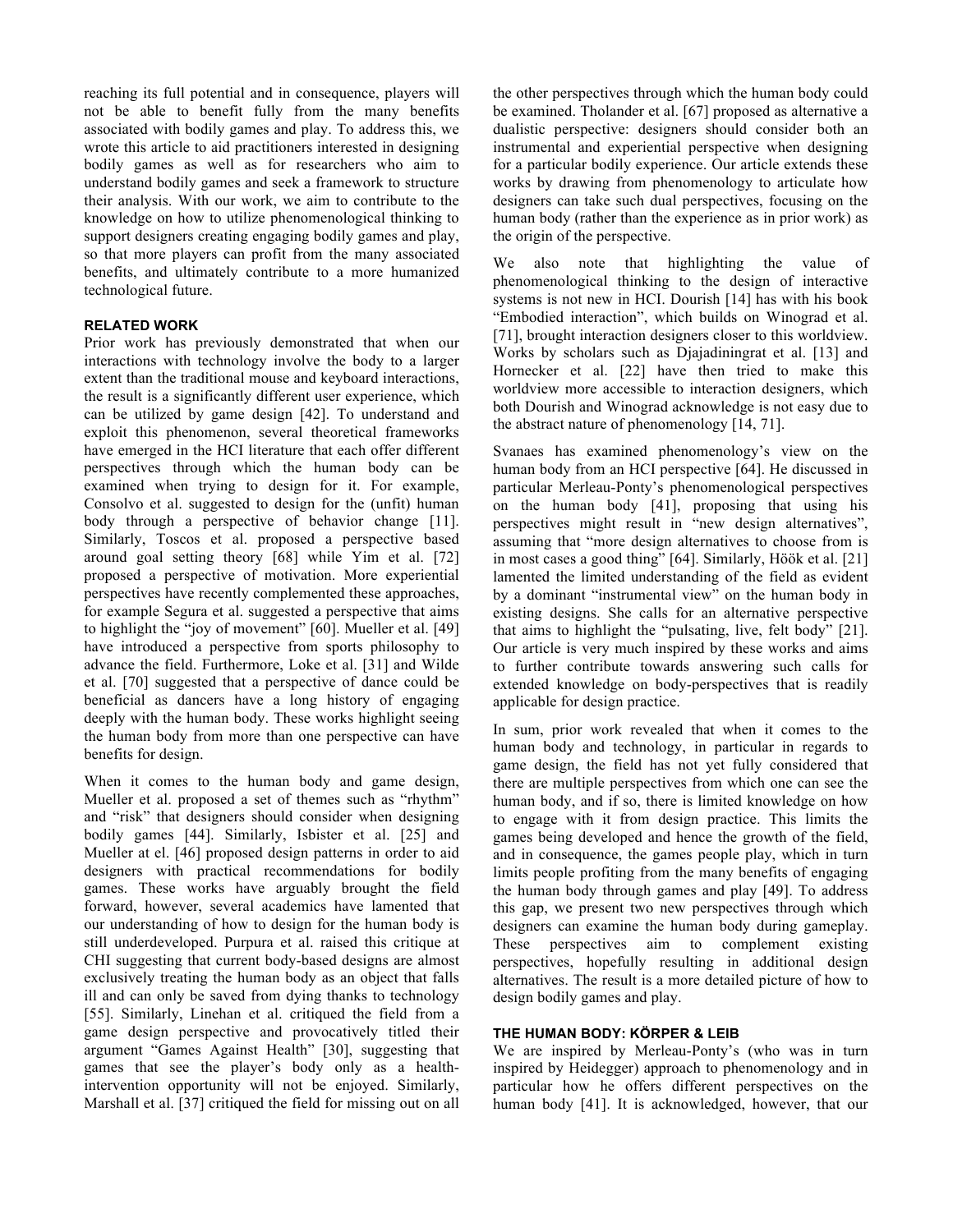work draws on the German language (as did Merleau-Ponty's, however, he wrote in French), while it is also informed by phenomenological commentators in the HCI field (who mostly write in English), with any translations posing inherent limitations. Furthermore, we note that we are also inspired by later scholars who extended some of Merleau-Ponty's original ideas, for example Slatman [62] who draws on recent neuroscience advances in her discussions on the human body. Our intention is to make the body perspectives actionable for interaction designers; hence we acknowledge that this approach might inherently run into the danger of diverting from any original philosophical writings such as Merleau-Ponty's.

In this article, we propose that when we refer to the human body, we can take two perspectives: we can look at it from a perspective of a thing, the body being an object that has certain structural aspects. It is the vessel for another perspective: this perspective refers to the living body, a body that has feelings, sensations, perceptions and emotions [52]. It is important to note that these two perspectives are not looking at two separate things that exist side by side: they are not simply about a distinction between living and lifeless matter, instead, they refer to different views of one and the same body [62].

We highlight (as Merleau-Ponty did [41]) that looking at the German language might help to understand the difference between the two perspectives. We acknowledge that other scholars have previously examined how different languages besides German use different words for body discussions, for example see Eichberg [15]. The German language knows two different words to refer to the human body: "Körper" and "Leib". Körper comes from the Latin "corpus" and refers to the (mere) physical body; it is an objectified body, such as when referring to someone else's body. Körper also refers to a dead body or corpse, hence the non-surprising similarity to the English word "corpse".

Leib on the other hand refers to the living body (hence sometimes translated as "lived body" [64]). It is no coincidence that Leib and the English word "life" sound alike, they share the same origin [52]. The Leib is "the body as experienced by a person as himself/herself, which is different from seeing the body in the mirror as an object among other objects in the world" [52].

There are many German phrases where Körper could not be substituted for Leib. For example, "Leibspeise" refers to one's favorite food (that makes me feel well), "leibliches Wohl" means personal wellbeing, and a "Leibarzt" is a personal physician who cares for me as an individual [52]. Furthermore, within the phrase "bei lebendigem Leib verbrannt werden" (to be burnt alive) the term Leib can also not be replaced with Körper, as it refers to the living body. The result, however, is a "toter Körper", a corpse. Similarly, the expression "jemandem auf den Leib rücken" refers to someone getting to close, but not necessarily in terms of physical closeness, but in a way that the English language would describe as crowing or pestering somebody.

In summary, there are several key differences between Körper and Leib, listing them might make their potential for design more illustrative:

- Only humans and animals have a Leib. (One might argue that it should be "are Leib" instead of "have a Leib", however, there is the German expression "einen Leib haben" (having a body)). Robots do not have Leib (although this topic is certainly discussed in human-robot interaction [23]), however, animals do, so our work could also apply to animal-computer interaction (but we leave this for future work).
- Every Leib needs a Körper, but not every Körper needs a Leib. This becomes clear when considering that every human and animal has a Leib (see above), and all humans and animals have a Körper. However, a robot, for example, has a Körper, but not a Leib.
- The Körper has individual functions (the heart pumps blood, the ears are for hearing, etc.), however, the Leib does not have individual functions.

Another way to approach the human body and its Körper and Leib perspectives is to look at waves and particles in quantum physics: a photon is neither wave nor particle, it is both. How it shows up depends on which question one is asking. The same applies to the human body and its Körper and Leib perspectives.

# **KÖRPER & LEIB AND PLAY**

So what do the perspectives of Körper and Leib mean for game designers? We argue that before new sensors entered the game design field, we have played computer games using mostly mouse and keyboard, joystick and gamepad; as such we have played *with* digital game content. Then with sensor advancements such as the Kinect, we have begun to play with digital content *using* our bodies (Körper). What we propose, however, is a vision where we are able to experience our bodies *as* digital play (Körper&Leib). This means we are not only engaging our Körper, but experience play through our Leib, in short, we call it *body as play*.



**Figure 1. A vision for bodily games and play.**

This vision is not a dichotomy, where games either support experiencing the body as play or are not, rather, it describes a dimension that allows the examination to what extent a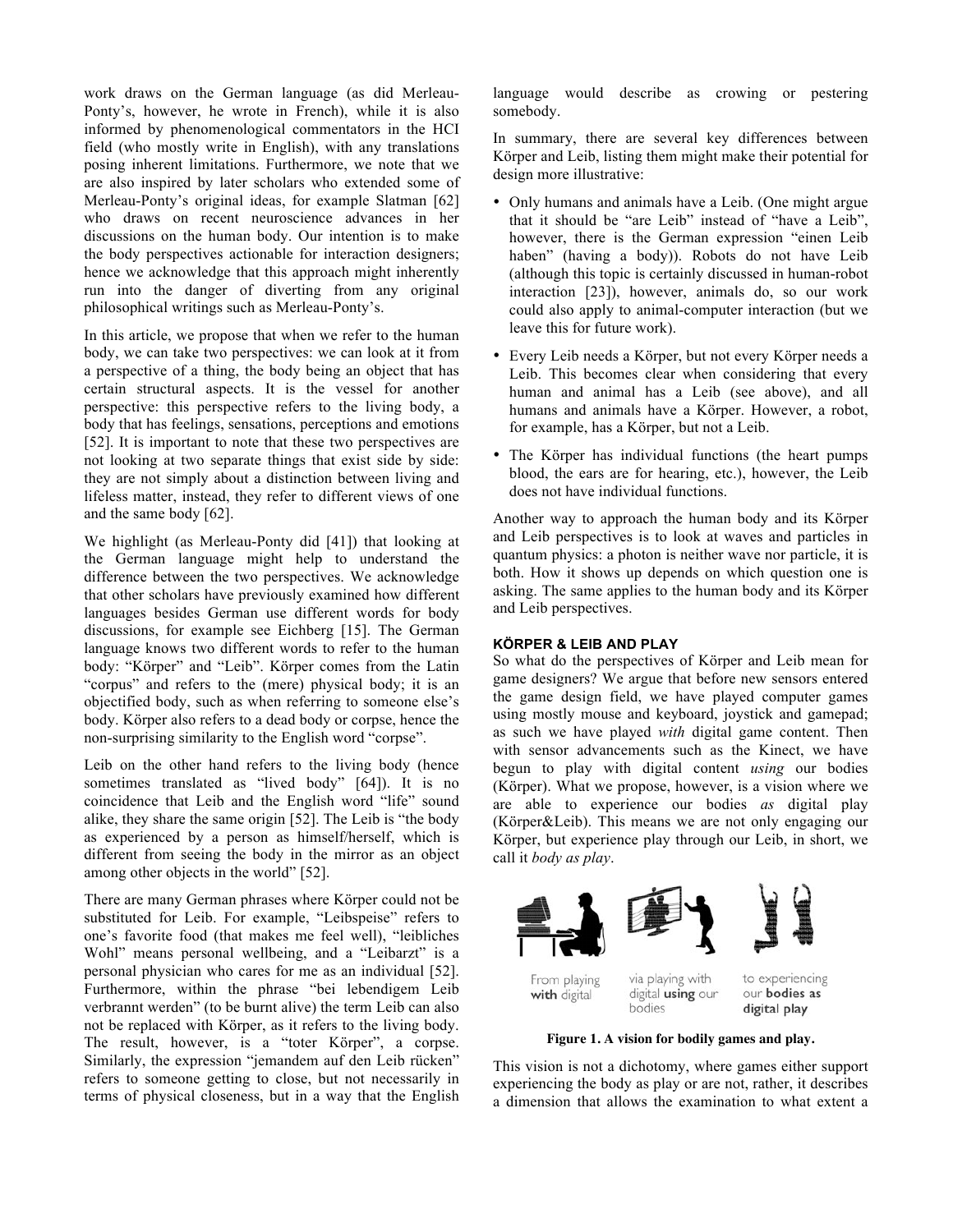game facilitates experiencing the body as digital play. So far, bodily game design has predominantly considered the body of the player from a Körper perspective. As such, it treated the player's body as if it is at worst simply a controller to the digital play content, and at best, a toy the player plays with. We note that toys on their own are just objects, and only playing with them turns them into toys, so the interaction with the object makes it a toy. Therefore toy designers are advised to look at both the human and the object and how they interact in order to understand how to design "a toy". Similarly, if we look at the human body only from a perspective of the Körper, we only see the fleshy object. If we want to design for the interaction with the body, we need to also look at the human being that interacts with it, i.e. the Leib. We propose that only by understanding the interaction between Körper and Leib we can fully understand how to design bodily play. This is of course not easy, as unlike in the toy example above, there is a clear distinction between the child playing with the toy and the toy. For example, the child can be observed with and without a toy. We could also take the toy apart to see how it works, and we could give the child several toys to compare. All this is not possible with the Körper and Leib perspectives, they are inseparably interconnected and not easily examined individually. This makes designing bodily games challenging, nevertheless, with this article, we hope we put forward an initial step in the right direction.

# **An example of designing with a Körper vs. designing with a Leib perspective**

We now present a simple example that hopefully illustrates the difference between taking a Körper vs. a Leib perspective when designing bodily games. Assume you have been previously designing gamepad games, and you are now tasked to design a bodily game using the Kinect sensor. The goal is to create a game similar to the many mini-games originally supplied with the Kinect. At some point in the game, you want players to confirm something, so you create an "OK" button (some might argue that there are better confirmation solutions, but we skip this for the purpose of this example [46]). Let us assume it is a big button that needs to be pressed with both hands. The question is now, where to place the button?

If you take a Körper perspective, you observe that players usually have their arms next to their torso. Therefore you place the button at the bottom of the screen, so that players have only a short distance to cover to reach the button, allowing them to press swiftly and without too much physical effort. However, if you take a Leib perspective, you know that raising both arms results in the so-called "winner-pose" associated with positive experiences (like demonstrated in game design [24]). As a result, you place the button high up on the screen, in order to aim for facilitating a positive user experience.

This example highlights how game designers should consider both perspectives: for example, if players have to press the button very quickly, they might not be able to if the button is too far away. Similarly, if they have to press a lot of buttons, they might get exhausted quickly, which could result in a negative user experience [26]. So designers benefit from engaging both perspectives in order to make informed decisions how best to support the Körper and the Leib of their players.

# **An ill-framed example of Körper game design**

To provide an extreme example of what can happen if we only take a single perspective on the human body, we refer to the ill-famed "dwarf-tossing" that emerged in the '90s [69]: it is a pub game in which dwarfism-affected persons wearing padded clothing are thrown onto mattresses, and the winner is who throws the farthest. This activity has led to much cultural debate, with many countries forbidding it [69]. Taking a perspective of the Körper, one could argue (which seems to be the position of the organizers) that the activity is simply using the body as a toy, with it being completely safe due to padding and mattresses involved. However, a perspective of the Leib highlights that the toy is a human being with feelings and the game does not respect human dignity.

There are other examples where one's body is reduced to a Körper, many involve extreme situations such as rape, excessive violence and traumas. Slatman says that in these cases, "one will want to dissociate oneself from one's body" [62]. Designers aiming to create games to support victims or prevent such cases might therefore benefit from interrogating such a single body perspective, however, most of the time, we think that taking on both perspectives is advisable. In particular, what we want to highlight here is the interplay, the two-way connection, between the two. What the Körper does, the Leib experiences, which informs what the Körper does, and so on; hence designing for the interplay is what we consider the biggest challenge, but also the biggest opportunity. To illustrate what this means, we provide another example: we can easily sense bodily movement with sensors such as Kinect as described earlier. By sensing an arm movement, we have designed for the Körper. We know that the Leib is important for the experience, so we also want to design for that. Unfortunately, there is no sensor we can simply attach to the Leib. So how do we extend our designer's toolbox of sensors, actuators, etc. in order to "reach" the Leib? We argue that by looking at the interplay between Körper and Leib, it becomes clear that we can indeed use sensors and actuators with the Körper, and if we do this intelligently, we can hook into the interplay between Körper and Leib and as such get closer to "reaching" the Leib.

# **Emotions & feelings, sensations & perceptions**

To understand how to design for this interplay, we again look at theory. Ots reminds us that the Leib refers to a body that has emotions and feelings as well as sensations and perceptions [52]. In contrast, the Körper of the table in front of you, for example, does not have any of these. However, it is also quite clear that the Leib needs the Körper to have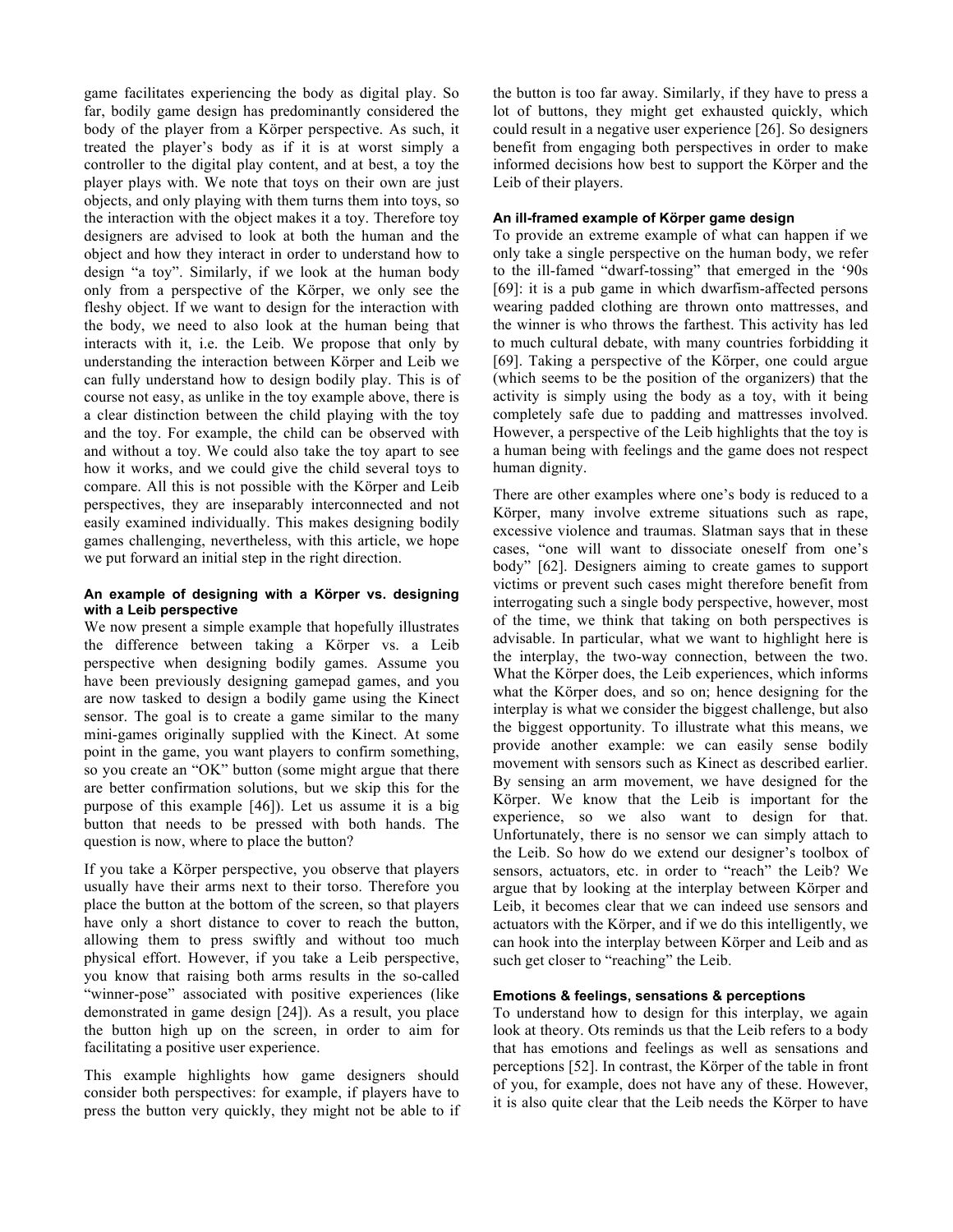these emotions, feelings, sensations and perceptions. We propose that by looking at these characteristics of the Leib that are enabled by the Körper, we are able to better understand how to design for the interplay between Körper and Leib.

## *Emotions & feelings*

A lot has been said in HCI on emotions and feelings (e.g. [54]), here we point to the interplay between the two and their relationship with the body. We acknowledge that alternative theories on the topic exist and agree that further research in this area is needed, however, this is not the focus of this article.

In order to describe our understanding of emotions and feelings, we draw from Damasio who says: "Emotions are more or less the complex reactions the body has to certain stimuli. When we are afraid of something, our hearts begin to race, our mouths become dry, our skin turns pale and our muscles contract. This emotional reaction occurs automatically and unconsciously. Feelings occur after we become aware in our brain of such physical changes; only then do we experience the feeling of fear" [29]. Interesting here is that emotions are physical states arising from body's responses to external stimuli, meaning that these responses are hard-wired and universal. Emotions precede feelings, nevertheless, they are tightly intertwined: with an increased feeling of fear usually comes an increased heart rate, aligning with our understanding of a tight interplay between Körper and Leib.

If we now put our designer hat on, we see that we can sense emotions, for example, we could use a heart rate monitor to sense increased heart rate. What the heart rate sensor data does not tell us, however, is how the person *feels* about this emotion: it could be fear, but it could also be that the person has just been exercising. Nevertheless, we can make some inferences about a person's feelings based on emotions, for example a feeling of calmness has rarely been associated with an excessive heart rate.

What we want to highlight here is that in order to design for the Leib, we can sense emotions, but should not stop there, we should also consider the resulting feelings as they are tightly interlinked and together form a key aspect of the experience of the Leib. As such, we propose that designers should not only sense bodily data from players, but also consider how they *feel* about them.

## *Sensations & perceptions*

Slatman reminds us that every perception is based on sensory input, that is sensations coming from the various senses [62]. The difference between a perception of something outside of myself and the perception of my own body as Leib corresponds to differences in sensory input. Perceptions of something outside of myself are results from sensations that are not reflected within my body, whereas perceptions of my own body as Leib are results from "localized sensations". For example, when I perceive a red apple, I have particular color sensations that determine the fact that I attribute the quality "red" to this apple, but this quality belongs to the apple outside of me and is not found somewhere within my perceiving body. The red is not localized in my eyes [62]. However, in the case of the sense of being touched, sensations are localized. I feel *in* my hand that it is touched. Slatman suggests that these localized sensations "mainly occur through touch, pain, proprioception (i.e. the 'internal' perception of bodily posture and bodily boundaries), kinesthetic sensations (i.e. the 'internal' perception of bodily movement) and temperature perception" [62]. These localized sensations cause me to experience my body as mine (Leib).

When it comes to game design, we have a rich history of supporting perceptions outside of ourselves "that are not reflected within my body" [62] thanks to the prevalence of displays and speakers. In contrast, supporting localized sensations is rather rare. By supporting localized sensations, however, designers can support people experiencing their body as Leib, for example, Höök et al. has shown an augmented yoga mat that allows for temperature perception through digitally controlled embedded heat pads [20] and Leigh et al. showed a wearable system using robotics that engages with kinesthetic sensations [28]. We believe designs like these are a step in the right direction to support the Leib. When it comes to games, force-feedback steering wheels are probably the most common example of a device that allows us to experience our bodies as ours and hence support the Leib. We believe designers can support the perspective of the Leib by considering how to engage with these localized sensations.

## **KÖRPER & LEIB IN GAMES AND PLAY**

We now investigate several existing games and play systems that exemplify our thinking. Some of these examples include work done by us while some are from others; we tried to select a diverse range of systems with different technologies, approaches, and objectives. Based on our experiences of designing, playing, exhibiting and reflecting on these games, we articulate a set of strategies on how designers can utilize Körper and Leib perspectives illustrated with our examples. The strategies have emerged through an iterative process in which thinking about the aforementioned concepts has also influenced our design practice in return. This process has been previously used successfully to develop a framework about sensing movement [4] and a framework for proxemics play [48]. By engaging with such a process, we believe we are able to paint a vivid picture of our perspectives that is abstract in nature yet close to design practice.

## **Balance Ninja**

The first game we investigate is Balance Ninja [5], a twoplayer game that aims to facilitate an engaging vertigo experience [8]. In Balance Ninja, players must battle to keep their balance whilst under Galvanic Vestibular Stimulation (GVS) [6] triggered by an opposing player (fig.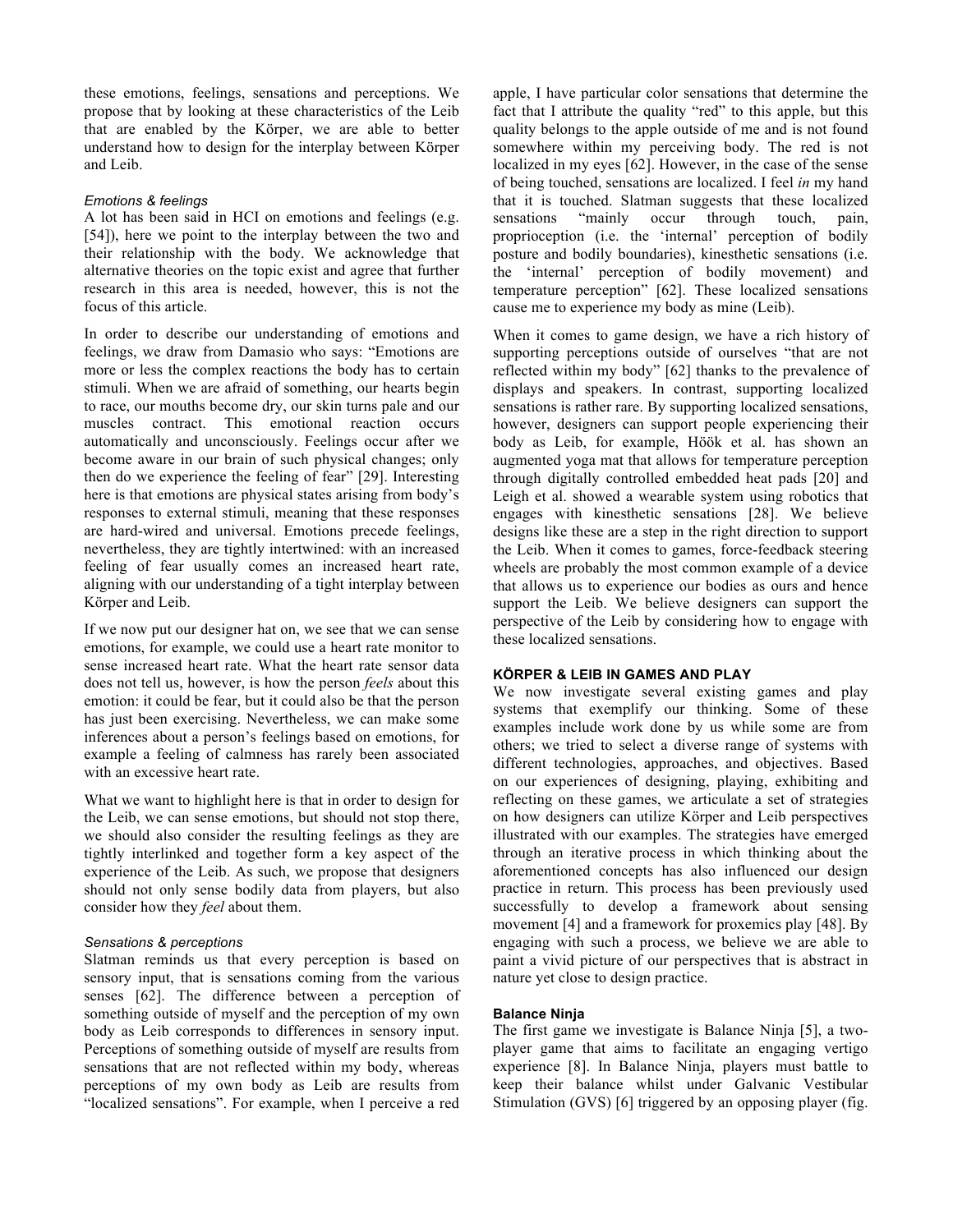2). Balance Ninja engages with the Leib perspective by allowing players to experience localized sensations of the vestibular sense through the applied GVS.



**Figure 2. Balance Ninja.**

The game begins as follows: both players stand on their own wooden board resting on a beam underneath. They both wear a mobile GVS system. GVS is a simple and safe way of affecting one's balance by applying a small current (+/-2.5mA) to one's vestibular system. Electrodes placed behind each ear deliver the current and the user feels a pull towards the anode, and also feels a loss of balance in that direction [7]. Players wear a tight-fitting pouch attached to their chest containing a mobile phone and the accelerometer readings taken from the phone affect the other player's GVS system. For example, if player 1 leans to the left, the GVS of player 2 creates a pull to the right for player 2 (and vice versa). The more player 1 leans, the greater the level of stimulation applied to player 2. The object of the game is to cause the opposing player to lose their balance and either step off the board or touch the board to the floor. Players are free to "attack" at any time. A point is awarded to the winner of the round and the first player to reach five points wins the game.

Looking at the Körper-Leib perspectives allows not only to examine the ways how designers can understand the player, it also allows the examinion of how a game might change a player's perspective on him/herself. For example, with Balance Ninja, players began with engaging their Körper when trying to balance on the board, however, as soon as the GVS is applied, their perspective appeared to shift to the Leib: a seemingly external force coming from the other player seems to take control of their body, resulting in players experiencing their Leib in a novel way. This might have facilitated an experience from "having a body" to "being a lived body". For example, players commented: "*The feeling itself was really, like new to me, except for when I was drunk!";* "*The best bits were just how weird it was. It was - just, like, different."* and *"I've never known [anything] like that before!"*

#### **Ava, the eBike**



**Figure 3. Ava, the eBike.**

Ava, the eBike [3] is an augmented eBike (fig.3). It is not strictly a game, however, we include it here as it uses Körper and Leib thinking to support the playful experience of cycling. Bike riders usually lean their body forward to embrace speed, both when inputting more power while pedaling but also to slipstream. With Ava, a sensor detects when the rider leans forward and in result the electric engine accelerates. As such, the rider's kinesthetic experience of leaning forward to accelerate is digitally amplified, similar to an exoskeleton that amplifies human movement. In addition, Ava plays a sound through a handle bar-mounted speaker, similar to a car making an acceleration noise, as if the power came from the rider's body, supporting the playful character of the experience. A study revealed that users enjoyed riding with Ava; they said they felt like a super-human, as Ava appeared to give them "superpowers": their exertion effort appeared to be magically amplified.

#### **LOLLio**

LOLLio [50] aims to engage the user's body through taste as a playful interaction modality. Players use an interactive lollipop as a haptic input device that dynamically changes its taste. The authors describe three potential games that are controlled by the movement of holding the lollipop, measured through accelerometers in its base, and output informed by varying the amount of thinned citric acid that is injected through a hole in the candy at the top of the lollipop. During interaction with the device, small amounts of sour liquid are pumped from the grip through to a hole in the candy. By varying the rate of flow, different tastes in the interval sour–sweet are achieved.

LOLLio does not try to reduce calorie intake unlike most other technology-based food systems, but rather aims to highlight the Leib and its emotions in the eating process: one of the associated games gives all players one LOLLio, and players have to hide their facial expression when they receive sour liquid, as everyone needs to guess who is currently receiving a sour taste.

#### **Nike+**

Nike+ is a commercial jogging support app for mobile phones [1]. Similar to many other jogging systems (like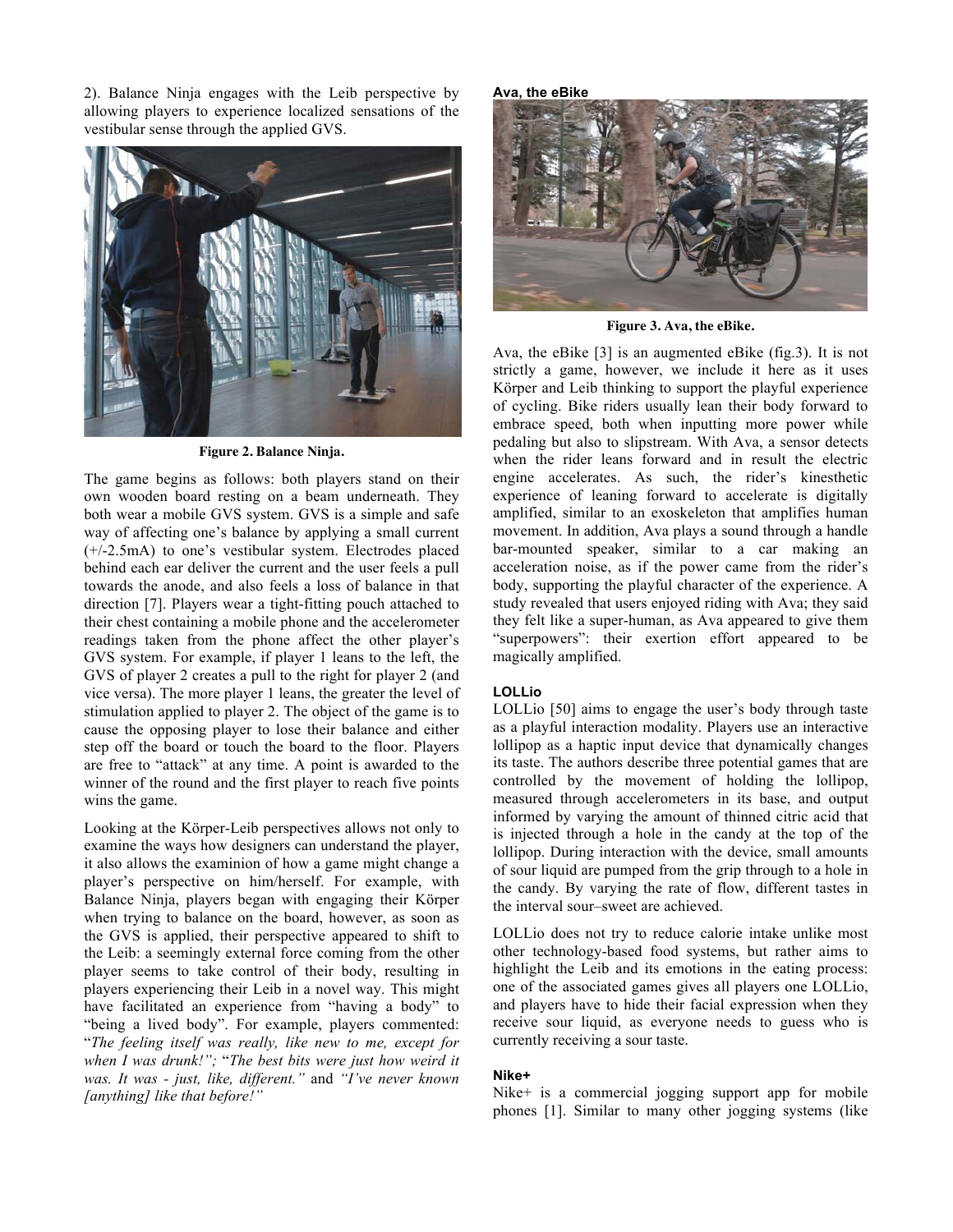Runkeeper, MapMyRun, etc.), Nike+ offers running metrics, including pace and distance. After the run, Nike+ asks users how they felt about their jog through a smileyometer [32], this data is then accessible through the accompanying website. We note that we found it challenging to identify a popular commercial example (we want to include a commercial example to demonstrate the wide applicability of our work) that appears to offer an intention to support the Leib perspective. We chose Nike+ because it appears to be quite successful if going by the millions of users [1], and because it offers a competitive mode, which we see as a form of play [57]; however, we acknowledge that this example has apparent limitations as we do not know the designers' knowledge about or intention of the Körper-Leib perspectives.

#### **Life Tree**



**Figure 4. Life Tree including the HMD view.**

Life Tree is a VR game that helps players practice a proper breathing technique (fig. 4) [53]. Proper breathing technique can reduce stress, promote feelings of relaxation, help with various disorders like ADHD and asthma, all the while improving our quality of life (for an overview see [53]). Moreover, the way we do our breathing affects our whole body [74]. Motivated by this, Life Tree was designed to help people practice breathing exercises in an engaging way, in particular the pursed-lip breathing technique, through the use of an HMD and a breathing sensor.

As the game begins, players see a colorless tree standing in the middle of a body of water. If players exhale, they can see leaves being blown towards the tree. A soft voice suggests players to sit down cross-legged. As the player sits down, an animation of the tree getting submerged into the water is triggered in order to replicate their bodily action. In order to visualize the exhalation of players, particle effects of leaves being blown towards the tree are used. The color of the leaves changes to a bluish-green shade if the players breathe rhythmically; otherwise, it changes to a greenishbrown shade. The goal of the game is for players to make the tree as colorful as possible.

Life Tree aimed to help players engage with their Leib through a) blocking out any outside distractions through the use of an HMD b) promoting them to sit down (sensed via the HDM's sensors) in a cross-legged position that is conducive to proper breathing c) providing feedback on breathing only through subtle color changes and animation, not telling what is right or wrong, and d) the use of instrumental music of the Indian instrument "Veena" that prior work suggested can enhance the effect of practicing Yoga [10].

## **DESIGN STRATEGIES TO ENGAGE THE KÖRPER-LEIB INTERPLAY IN DIGITAL GAMES AND PLAY**

In order to provide designers with a better understanding of how they can utilize our theoretical thinking, we now describe a set of strategies identified from the games and play systems described above. These strategies aim to highlight the potential of using the Körper-Leib interplay as design resource. This set of strategies is of course not an exhaustive list, but rather a starting point where we aim to emphasize salient characteristics through our work of designing, playing, evaluating and reflecting on these design works. However, we believe that our work lays a foundation through a structured approach towards utilizing the Körper-Leib interplay to facilitate engaging bodily play experiences.

# **Use the limits of the Körper as facilitators for intriguing Leib experiences**

This strategy is concerned with the extent to which the play system uses apparent limitations of the Körper as facilitators for intriguing Leib experiences. By limitations of the Körper we mean, for example, that we have to rest after sustained intense exercise, we cannot hold our breath indefinitely, we cannot balance on narrow surfaces without proper training, etc.

Balance Ninja significantly exemplifies this strategy, as the game takes the limits of the Körper – not being able to balance on a small beam very easily – and uses it to facilitate the emergence of vertigo, which we argue is an intriguing Leib experience. The struggling balancing act leads to a disorientation, that – if done right, i.e. not too much and not too little disorientation  $[5]$  – can lead to a "voluptuous" sense of vertigo, which the players very much appreciated [5]. As such, the limits of the Körper (limited balancing abilities) were used to facilitate an intriguing experience of the Leib (vertigo).

Here, the notion of training plays an important role: many limitations of the body can be altered through training, for example, people can train their bodies to sustain intense exercise for longer, they can train to hold their breath for longer, and they can train to improve their balancing skills. Balance Ninja players commented on this, referring to their balance training through past activities such as martial arts and surfing, and how much this prior training helped them within the game (with some mentioning how surprised they were that a simple GVS system could still mess with all the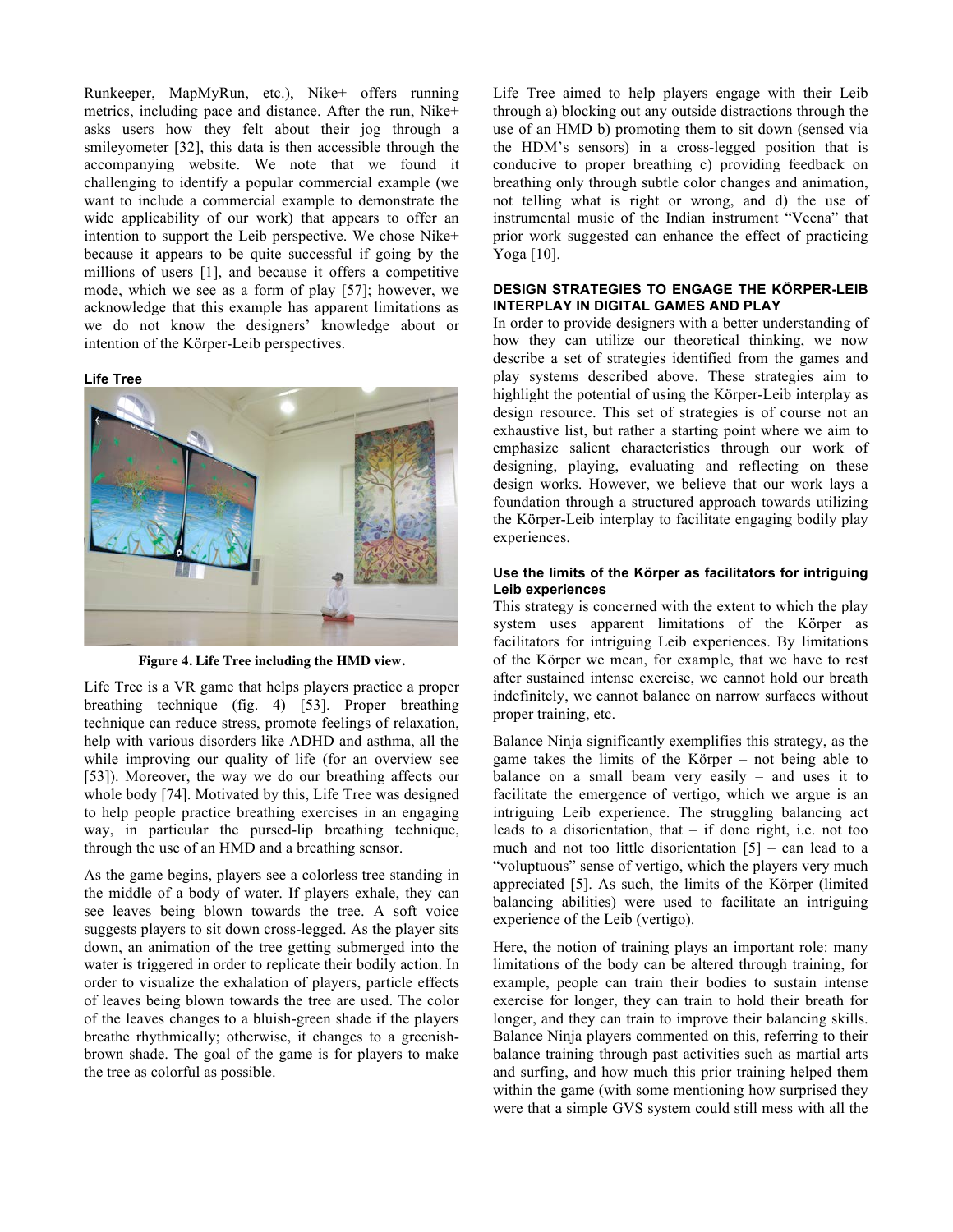years of training). We believe systems like Balance Ninja that draw on this strategy to engage the Körper-Leib interplay could be used to facilitate such training of bodily skills in an engaging way.

When riding Ava, limitations of the Körper are easily apparent: after riding any bike for longer periods of time, the legs get tired. And if your legs get tired, the rest of the body aims to "make up for it", and you use your entire body even more, especially when cycling up a hill. As such, the action moves from engaging mostly the legs (Körper-parts) to a more complete body experience (Leib), which the sensing of the leaning considers in order to facilitate a playful superhero experience, underlined by the audio that allows the rider to hear what their Leib experiences.

With LOLLio, players engage with the fact that the Körper can react to particular tastes, like sour or bitter, quite strongly, the authors describe it as "screwing up one's face" [50]. This leads to an unpleasant feeling (Leib), and the authors use it quite cleverly for intriguing game play around detecting and concealing emotions: everyone gets a LOLLio, and players have to guess who receives the sour taste, all while trying to hide their own unpleasant emotions from their co-players if they experience the sour taste themselves. As this is done in a game context, the unpleasant taste emotions and notions of deception are embedded in a joyful context, leading to positive feelings as part of the overall experience.

People using Nike+ know how physical exhaustion highlights the physical limits of the Körper in terms of how fast and far they can jog. The Nike+ system allows joggers to quantify these limits, however, it goes further: it allows joggers to also track how they felt about the run, by asking them to rate their run at the end with a smileyometer. The users are able to see aggregated data over all their runs how often they felt "great" or "tired"; connecting the instrumental Körper data (like distance) with the experiential Leib data (how they felt about it) might serve to highlight the positive experiences particular runs (which might or might not be the furthest/fastest) might have facilitated. This goes hand in hand with practitioner's training advice that suggests to people who want to run but find it challenging to motivate themselves (e.g. "this is going to be exhausting, I am not sure I feel like jogging") to think about how they feel after they have been jogging. Using a system like Nike+ could support this, as it not only provides a record of one's feeling after each run (albeit in a very limited format), but it also allows to see how often they felt "great" over the course of years. On a personal note, having experienced this system ourselves, with 1093km feeling "great", we can report that this facilitates very positive feelings.

# **Support players in exploring the interplay between Körper and Leib**

This strategy is concerned with the extent to which the system supports players in exploring the interplay between Körper and Leib and how it facilitates growing their understanding of it.

Several Balance Ninja players reported that they discovered that closing their eyes contributed positively to their play experience: by closing their eyes, they said they were able to focus "on the inside" (Leib), allowing them to improve their balance abilities. However, they also reported that it seemed like cheating, as they felt that they are not playing with the other person and missing out on the social aspect of the game. As part of this, they played around with closing and opening their eyes, trying to understand the interplay of their abilities (Körper) and how they felt about it (Leib), especially within the social context.

We can envision future versions of Ava where riders can enter how they felt about particular rides. For example, a rider might enter into the bike computer that they did not enjoy riding by a noisy factory. In response, if the rider is about to go past the factory again, Ava provides additional power to the electric engine to allow the rider to swiftly ride by, asking if this improved how the rider feels about the noise now.

LOLLio could be designed so it measures indicators of how much players enjoyed the experience (through, for example, sensing facial expressions or amount of laughter). By visualizing this sensed data in relation to how much of the Lollipop the players ate, the designers could facilitate participants learning about the interplay, possibly even advance an understanding about how the Leib affects player's eating actions (Körper), contributing to more mindful eating [40].

By putting both people's instrumental and experiential jogging data next to each other, the Nike+ website allows participants to explore how their feeling about the run (Leib) affected their athletic performance (Körper) and vice versa: they can see that sometimes a negative smiley corresponded with a slow pace, but sometimes with a fast pace, and begin to explore why this is (for example, by checking how the weather was on these particular days). Supporting the exploration of this could help joggers become more aware of the complex relationship between Körper and Leib.

Life Tree offers soothing music and visuals at the beginning of the experience, aiming to facilitate a focus "inwards" (Leib). This is underlined by blocking out any unwanted distractions through the HMD and headphones. Only then participants are engaged with their breathing. As such, Life Tree aims to engage by focusing on the Leib first before paying attention to the Körper in order to allow players to become more aware of the interplay between Leib and Körper.

# **Consider facilitating a loss of bodily control in order to support a shift of focus to the Leib**

With this strategy, we aim to highlight to designers to consider facilitating a loss of bodily control in order to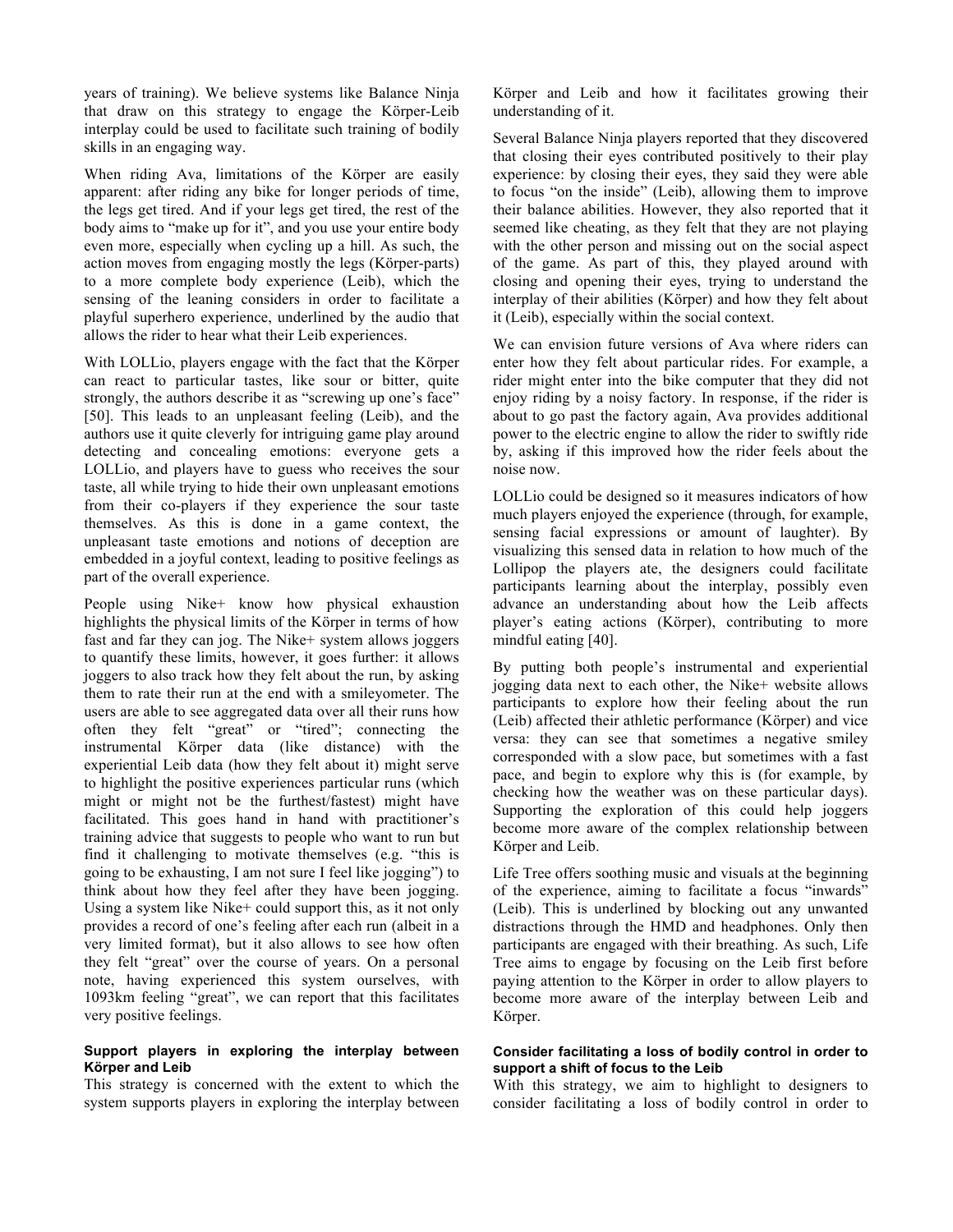support a shift of focus to the Leib. This should not be a complete loss, however, and players should be able to regain bodily control.

Players in Balance Ninja experienced a loss of bodily control through the GVS, which was exacerbated by standing on the balance board. Players were trying to regain bodily control once the GVS kicked in by putting out their arms or moving their hips to stay balanced. This ability to lose some bodily control and then regaining it (Körper) appeared to be the source of much enjoyment (Leib). By providing players with the opportunity to lose and regain bodily control, a shift to the Leib seemed to have occurred.

Riding Ava can mean giving up some bodily control, especially when starting to ride, as balancing can at first feel a bit more challenging because eBikes are heavier and have a shifted center of mass compared to regular bikes due to the battery. Unlike other augmented eBikes (such as the Pollution-eBike [61] that controls the engine's power contribution through external air pollution data to support cyclists who are suffering from bad air quality with increased engine power), Ava supports a cyclist's bodily control over their experience: they can choose how much energy they request from their bike at any time. Interviews with participants suggested that this autonomy [56] in terms of control supported an engaging riding experience.

With LOLLio, players are mostly in control: they choose if and how they put the lollipop in their mouth. However, the authors use the pump-action to control when and how much citric acid is injected into the user's mouth. Here, the player voluntarily gives up some control over their body (Körper), mostly this will be an unpleasant experience if too much acid enters the mouth; however, it can also facilitate surprise and consequently result in a positive feeling (Leib).

Nike+ does not engage with loss of bodily control, probably due to the fact that it is a commercial product where safety aspects play a key role. However, we can envision future versions that use electronic muscle stimulation (such as demonstrated by [19]) attached to the jogger's legs. By sensing inappropriate stride technique, the system could take some control from the jogger through the electronic muscle stimulation system and correct the stride. While doing so, the system could ask the jogger how she/he feels when jogging with this altered stride.

We can envision future versions of Life Tree where in the beginning, breathing might be artificially suspended (for example through an augmented gas mask [38]) in order to focus participant's attention onto how stressful not breathing could be as a way to highlight the importance of breathing to everyday life.

# **Support a shifting of focus back and forth between Körper and Leib**

This strategy is concerned with the extent to which the system supports participants moving their focus back and

forth between Körper and Leib as a way to highlight the interplay.

In Balance Ninja, the experience of losing balance control facilitated laughter, however, this was because the loss of control was only temporary: as soon as the players put their feet on the ground, the players' attention shifted to the score, displayed on a screen placed on the side of the playing are: the focus was again "outwards". However, as soon as the GVS fired again, the focus shifted "inwards" again, highlighting the Leib experience. This shifting back and forth was further underlined by the use of rounds.

Ava supports shifting from Körper to Leib and back, rather rapidly, by drawing on the action of leaning forward. The interviews with participants confirmed this: the leaning forward (or backward) was the most intriguing part of the experience (unlike staying forward or upright), as it resulted in a change of speed, which facilitated the positive experience of gaining a superpower-boost. With traditional eBikes, riders can select to permanently receive the maximum power from the electronic engine; with Ava, the ability to amplify the boost and remove it again appeared to facilitate a more engaging experience, which we attribute to a deeper engagement with the Körper-Leib interplay.

LOLLio uses interactive technology to enable a more rapid focus shift between Körper and Leib compared to nonaugmented food. For example, some of the games the authors describe could also be implemented with traditional lollipops with different flavors. However, through the novel citric acid-injecting mechanism, flavors can be more quickly changed, all while the lollipop is in the user's mouth. If we assume that the player pays attention to the way the Lollipop is held (Körper), as accelerometers sense movement of the handle, and the Leib perceives different tastes that are highlighted through the gameplay that focuses on stressing affective responses, we suggest that a rapid shift back and forth could occur in devoted players whenever a new flavor change occurs.

The Nike+ system only supports shifting from the Körper to the Leib at the end of the jog when participants enter how they felt. This could be extended through asking the jogger throughout the run, for example through speech input, supporting a shifting back and forth during the jog.

Life Tree aims to facilitate a shifting between Körper and Leib through every breath: by visualizing how every breath (Körper) affects the virtual tree (symbolizing the player's Leib), the participant's focus is taken back and forth, even further facilitated by the hardware: participants reported that the breath sensor placed in front of their mouth resulted in hearing their breathing louder than usual, which took their attention from the virtual back to the physical world.

# **Consider physical disparity as a way to shift focus between Körper and Leib**

With this strategy, we aim to highlight to designers the opportunity to consider physical disparity as a way to shift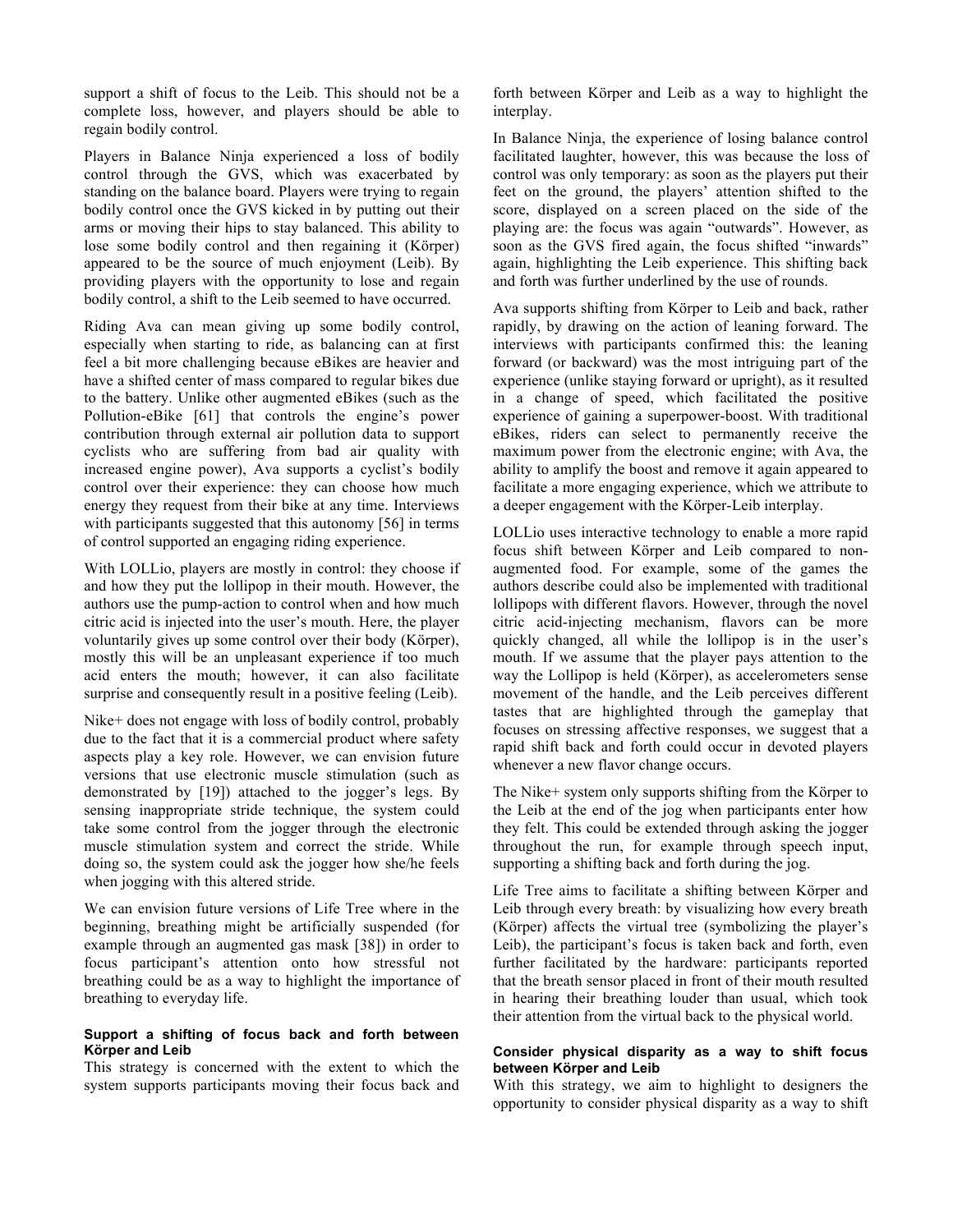focus from the Körper to the Leib and back. By physical disparity we mean the distance between input and output [18], for example the physical disparity between mouse input and mouse pointer on a monitor is around 40 cm, with a laptop's touchpad it is 20 cm, and on a tablet almost none.

In Balance Ninja, the input was the body's sway from the upright position, sensed with the mobile phone. The output was the GVS sensation, applied to the mastoid bones behind the other player's ears. As such, there was a physical disparity of several meters. This goes against common usability principles that large physical disparities should be avoided. However, here, in this game context, being able to move one's torso (Körper) to influence the experience of another person (Leib) made for an intriguing game element.

In Ava, the input is the leaning forward of the upper torso (Körper), sensed through a mobile phone tightly attached to the chest of the rider. The output is the altered power applied to the electric engine, experienced through an increase in pedaling power. As such, the physical disparity is about 1 m. Here, the physical disparity is used to highlight that the entire body (so not a Körper-part, but the whole Leib) plays a role in cycling. In contrast, if taking a Körper perspective, a designer might only think about embedding sensors in the pedals, as this is where the action of cycling seemingly seems to happen. However, by using a rather large physical disparity, Ava highlights the involvement of the Leib in cycling.

With LOLLio, the authors describe that pressing a key on the controlling laptop releases the citric acid. This solution allows to visualize to participants what is happening in their mouth: participants can see on the laptop (for example through increasing numbers) how many milliliters of citric acid is currently pumped into their mouth. This physical disparity allows participants to see what is "going on" in their mouth. This, we believe, can further our understanding of how the use of technology can support an external perspective on the body (Körper) supplementing an internal perspective (Leib) in order to create an engaging playful experience.

With Nike+, the input is the jogger moving (sensed through the phone), the output is the calculated pace and distance displayed on the phone. The physical disparity is quite small, which we believe could facilitate a shift of focus, however, how this unfolds is an area for future work.

In Life Tree, the input is the breathing sensed through a sensor in front of the mouth, with the output displayed through the HMD. The physical disparity is therefore about 10 cm. Here, the close physical disparity is used to support the focusing on the "inside" (Leib): imagine that the tree's visualization would have been projected onto a large screen in front of the player, rather than an HMD. The large distance might have not supported the idea that the tree represents the player's Leib as much, but rather facilitated seeing the tree as occupying the physical space external to the player.

### **LIMITATIONS**

One limitation is that we only scratched the surface of phenomenological discussions on the human body; there is much more detail we were not able to go into, including discussions on the experience of Körper-Leib in terms of metaphors (for example by referring to Svanaes [65]), narratives (for example by referring to the phenomenology of Rock Band [66]) and awareness (referring to somatics [58]). Future work might also explore further how our thinking could extend prior work around games and the body, such as De Koven's writing of social gameplay (where players often involve their bodies extensively) [12] and also Flanagan's discussions on subversive games (where players often break cultural norms around the use of their bodies) [16] as well as traditional button-press games (where players are often represented by an avatar with a three-dimensional "body") [39]. Furthermore, we acknowledge that we have not yet fully considered social aspects when engaging with the human body; Svanaes' so called " $2^{nd}$ " perspective might be a good starting point [64]. We have also not yet discussed human bodies that are beyond a culturally understood "norm", such as people with injuries or disabilities. We believe our work can also contribute to such investigations as it highlights that every human Körper in whatever shape or form has a Leib, advancing an ethical discourse on the body in games.

# **CONCLUSION**

Interaction design and, in particular, game design has an ongoing interest in the intersection between interactive technology and the human body, fuelled by technological advancements. Yet, recent scholarly work suggests that the field has only just begun to fully understand the various perspectives through which designers can see the human body. To advance the field, we introduced two perspectives on the human body (Körper and Leib) and articulated implications for design. We discussed these perspectives by looking at a set of bodily game and play systems from our own and other's work. We see our work not as a complete investigation into the Körper and Leib in game design, but rather as a springboard for future investigations.

In summary, our work aims to contribute to the emerging intersection between the human body and interactive games and play. We believe that for a successful combination of technology and the human body, we need to move beyond seeing the human body as solely a "thing", instead we need to embrace that we both *have* a body and *are* a body. If we do so, we believe it is possible to experience our body as play. We hope with our work we are aiding in facilitating the many benefits of engaging the human body through games and play, ultimately contributing to a more humanized technological future.

### **ACKNOWLEDGEMENTS**

We thank all our lab members who helped tremendously, the RMIT Centre for Game Design Research, Joe Marshall, Jonathan Duckworth, IBM Australia and the ARC.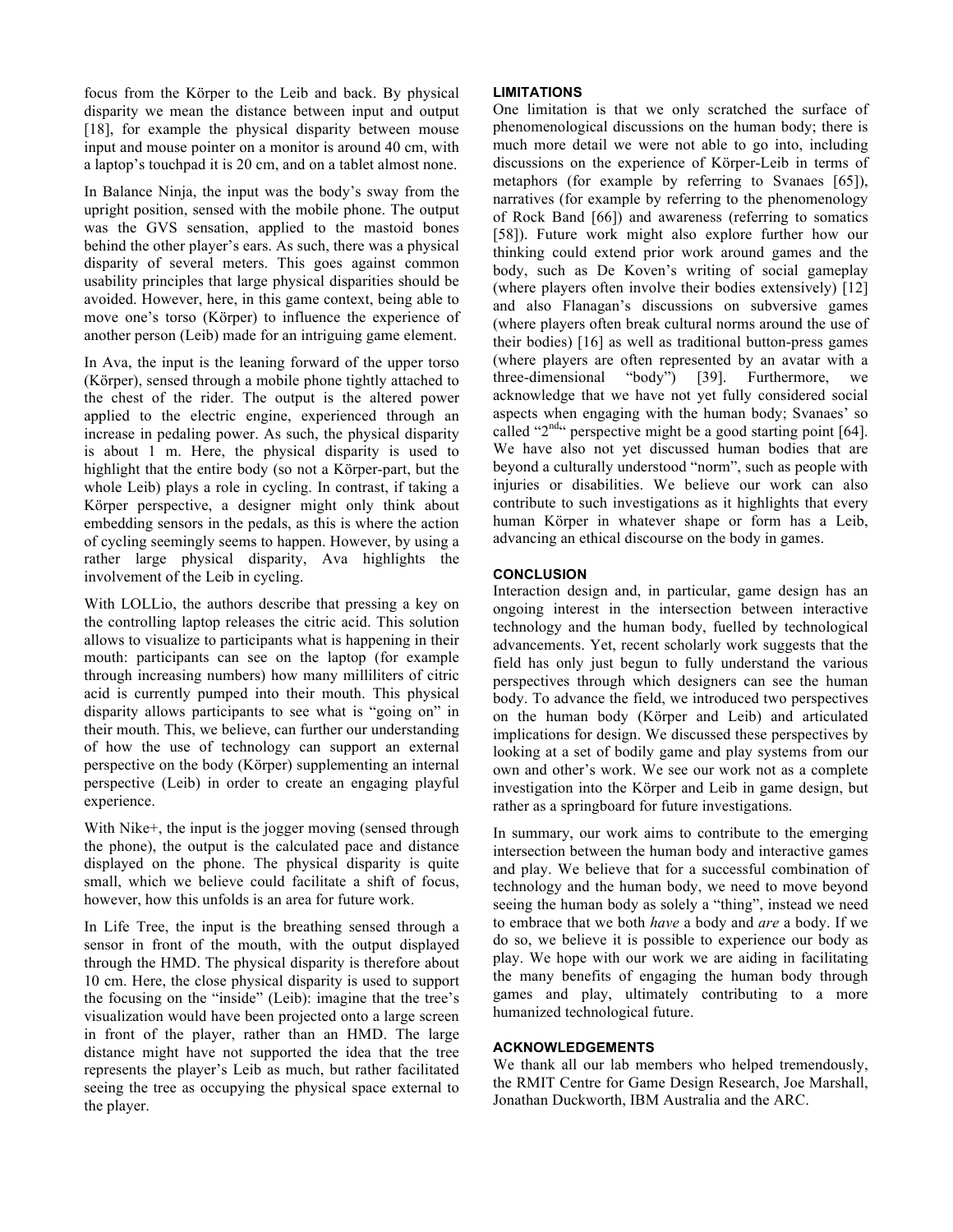# **REFERENCES**

- 1. Nike. 2018. Nike+. http://nikeplus.nike.com.
- 2. David Altimira, Florian Mueller, Jenny Clarke, Gun Lee, Mark Billinghurst and Christoph Bartneck. 2016. Digitally Augmenting Sports: An Opportunity for Exploring and Understanding Novel Balancing Techniques. In *Proceedings of the 2016 CHI Conference on Human Factors in Computing Systems*. ACM, 1681-1691.
- 3. Josh Andres, Julian de Hoog, Jürg von Känel, Julian Berk, Bach Le, Xizi Wang, Marcus Brazil and Florian Mueller. 2016. Exploring Human: Ebike Interaction to Support Rider Autonomy. In *Proceedings of the 2016 Annual Symposium on Computer-Human Interaction in Play Companion Extended Abstracts*. ACM, 85-92.
- 4. S. Benford, H. Schnädelbach, B. Koleva, R. Anastasi, C. Greenhalgh, T. Rodden, J. Green, A. Ghali, T. Pridmore and B. Gaver. Expected, Sensed, and Desired: A Framework for Designing Sensing-Based Interaction. *ACM Transactions on Computer-Human Interaction (TOCHI)* 12, 1 (2005), 3-30.
- 5. Richard Byrne, Joe Marshall and Florian Mueller. 2016. Balance Ninja: Towards the Design of Digital Vertigo Games Via Galvanic Vestibular Stimulation. In *2016 Annual Symposium on Computer-Human Interaction in Play*. ACM, 159-170.
- 6. Richard Byrne, Joe Marshall and Florian Mueller. 2016. Designing the Vertigo Experience: Vertigo as a Design Resource for Digital Bodily Play. In *Proceedings of TEI '16: Conference on Tangible, Embedded, and Embodied Interaction*. ACM, 296-303. http://dx.doi.org/10.1145/2839462.2839465
- 7. Richard Byrne, Joe Marshall and Florian Mueller. 2016. Inner Disturbance: Towards Understanding the Design of Vertigo Games through a Novel Balancing Game. In *Proceedings of the 28th Australian Conference on Computer-Human Interaction*. ACM, 3010999, 551-556. http://dx.doi.org/10.1145/3010915.3010999
- 8. Roger Caillois. *Man, Play, and Games*. University of Illinois Press, 1961.
- 9. Alan Chatham and Florian Mueller. 2013. Adding an Interactive Display to a Public Basketball Hoop Can Motivate Players and Foster Community. In *Proceedings of the 2013 ACM Conference on Pervasive and Ubiquitous Computing*. ACM, 2493478, 667-676. http://dx.doi.org/10.1145/2493432.2493478
- 10. Martin Clayton. Communication in Indian Raga Performance. *Musical communication* (2005), 361-381.
- 11. Sunny Consolvo, Predrag Klasnja, David W McDonald and James A Landay. Designing for Healthy Lifestyles: Design Considerations for Mobile Technologies to Encourage Consumer Health and Wellness. *Human– Computer Interaction* 6, 3-4 (2012), 167-315.
- 12. Bernard De Koven. *The Well-Played Game: A Player's Philosophy*. MIT Press, 2013.
- 13. T. Djajadiningrat, K. Overbeeke and S. Wensveen. 2002. But How, Donald, Tell Us How? On the Creation of Meaning in Interaction Design through Feedforward and Inherent Feedback. In *DIS '02: Proceedings of the 4th Conference on Designing Interactive Systems*. ACM New York, NY, USA, 285-291.
- 14. P. Dourish. *Where the Action Is: The Foundations of Embodied Interaction*. Boston, MA, USA: MIT Press, 2001.
- 15. Henning Eichberg. Body, Soma-and Nothing Else? Bodies in Language. *Sport Science Review* 4, 1 (1995), 5-25.
- 16. Mary Flanagan. *Critical Play: Radical Game Design*. MIT press, 2009.
- 17. Florian Mueller, Martin R. Gibbs, Frank Vetere and Darren Edge. Designing for Bodily Interplay in Social Exertion Games. *ACM Trans. Comput.-Hum. Interact.*  24, 3 (2017), 1-41. http://dx.doi.org/10.1145/3064938
- 18. Jayden Garner, Gavin Wood, Sebastiaan Pijnappel, Martin Murer and Florian Mueller. 2014. I-Dentity: Innominate Movement Representation as Engaging Game Element. In *Proceedings of the 32nd annual ACM conference on Human factors in computing systems*. ACM, 2181-2190.
- 19. Mahmoud Hassan, Florian Daiber, Frederik Wiehr, Felix Kosmalla and Antonio Krüger. Footstriker: An Ems-Based Foot Strike Assistant for Running. *Proceedings of the ACM on Interactive, Mobile, Wearable and Ubiquitous Technologies* 1, 1 (2017), 2.
- 20. Kristina Höök, Martin Jonsson, Anna Ståhl and Johanna Mercurio. 2016. Somaesthetic Appreciation Design. In *Proceedings of the SIGCHI Conference on Human Factors in Computing Systems (CHI'16), San Jose, CA, USA*. ACM, 3131-3142.
- 21. Kristina Hook, Anna Stahl, Martin Jonsson, Johanna Mercurio, Anna Karlsson and Eva-Carin Banka Johnson. Somaesthetic Design. *interactions* 22, 4 (2015), 26-33. http://dx.doi.org/10.1145/2770888
- 22. Eva Hornecker, Paul Marshall and Jörn Hurtienne. 2017. Locating Theories of Embodiment Along Three Axes: 1st - 3d Person, Body-Context, Practice-Cognition. http://www.ehornecker.de/Papers/SomaestheticWS-
- embodimentshortie.pdf. 23. Bernhard Irrgang. Intersubjectivity," Other Intelligences" and the Philosophical Constitution of the Human-Robotics-Interaction. *Prajna Vihara* 9, 2 (2008).
- 24. Katherine Isbister, Michael Karlesky and Jonathan Frye. 2012. Scoop!: Using Movement to Reduce Math Anxiety and Affect Confidence. In *Proceedings of the International Conference on the Foundations of Digital Games*. ACM, 228-230.
- 25. Katherine Isbister and Florian Mueller. Guidelines for the Design of Movement-Based Games and Their Relevance to HCI. *Human–Computer Interaction* 30,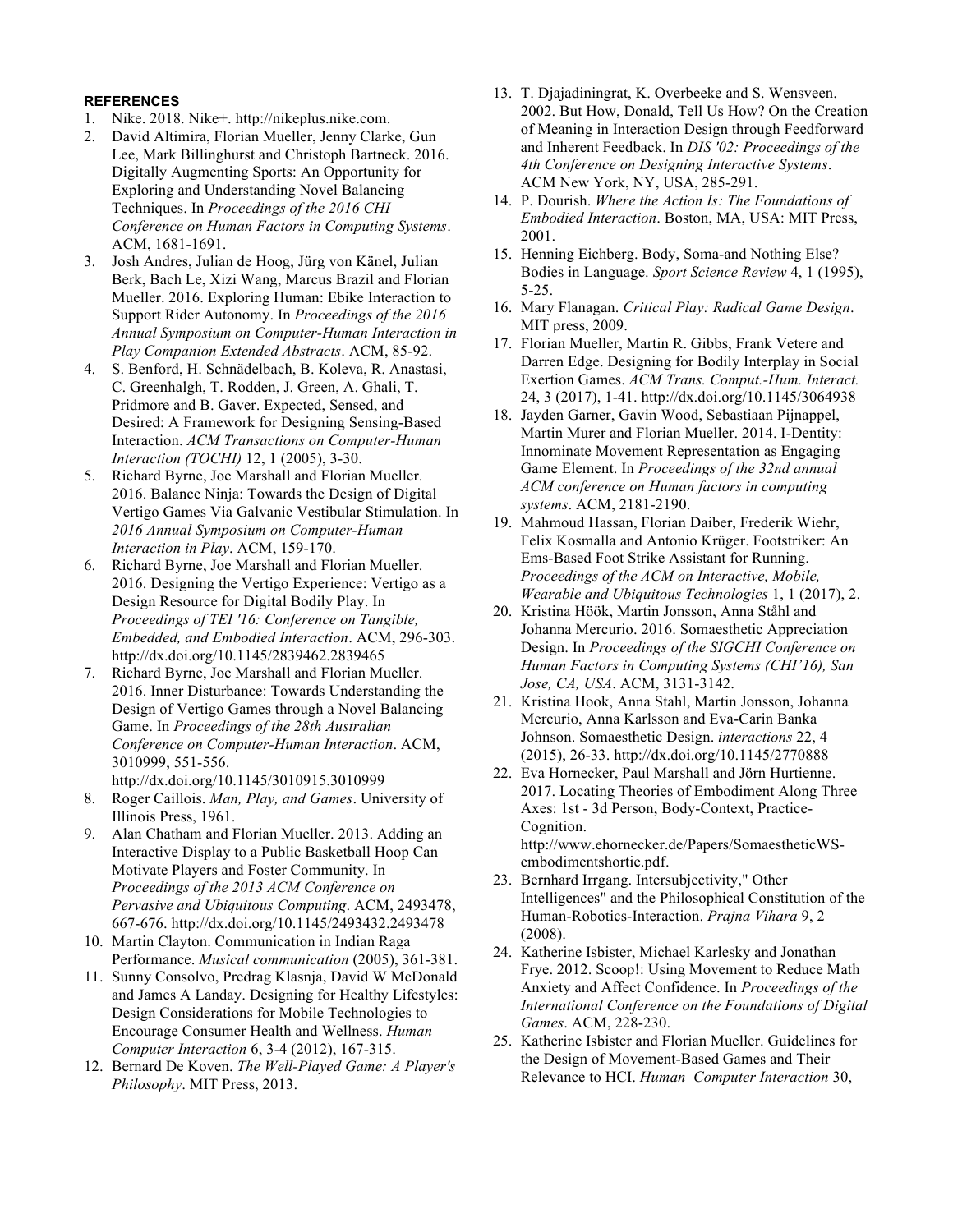3-4 (2014), 366-399.

http://dx.doi.org/10.1080/07370024.2014.996647

- 26. J Juul and M Norton. 2009. Easy to Use and Incredibly Difficult: On the Mythical Border between Interface and Gameplay. In *International Conference On The Foundations Of Digital Games*. ACM, 107-112.
- 27. Astrid Larssen, Lian Loke, Tony Robertson and Jenny Edwards. 2004. Understanding Movement as Input for Interaction–a Study of Two Eyetoy Games. In *Proceedings of OzCHI '04*.
- 28. Sang-won Leigh, Harpreet Sareen, Hsin-Liu Cindy Kao, Xin Liu and Pattie Maes. Body-Borne Computers as Extensions of Self. *Computers* 6, 1 (2017), 12.
- 29. Manuela Lenzen. n.d. Feeling Our Emotions. https://http://www.scientificamerican.com/article/feelin g-our-emotions/.
- 30. Conor Linehan, Sabine Harrer, Ben Kirman, Shaun Lawson and Marcus Carter. 2015. Games against Health: A Player-Centered Design Philosophy. In *Proceedings of the 33rd Annual ACM Conference Extended Abstracts on Human Factors in Computing Systems*. ACM, 2732514, 589-600. http://dx.doi.org/10.1145/2702613.2732514
- 31. Lian Loke and Toni Robertson. Moving and Making Strange: An Embodied Approach to Movement-Based Interaction Design. *ACM Transactions on Computer-Human Interaction (TOCHI)* 20, 1 (2013), 7.
- 32. Panos Markopoulos, Janet C Read, Stuart MacFarlane and Johanna Hoysniemi. *Evaluating Children's Interactive Products: Principles and Practices for Interaction Designers*. Morgan Kaufmann, 2008.
- 33. Elena Márquez Segura, Laia Turmo Vidal, Asreen Rostami and Annika Waern. 2016. Embodied Sketching. In *Proceedings of the 2016 CHI Conference on Human Factors in Computing Systems*. ACM, 6014- 6027.
- 34. Joe Marshall, Alexandru Dancu and Florian Mueller. 2016. Interaction in Motion: Designing Truly Mobile Interaction. In *Proceedings of the 2016 ACM Conference on Designing Interactive Systems*. ACM, 2901844, 215-228.
- http://dx.doi.org/10.1145/2901790.2901844 35. Joe Marshall and Conor Linehan. 2017.
- Misrepresentation of Health Research in Exertion Games Literature. In *Proceedings of the 2017 CHI Conference on Human Factors in Computing Systems*. ACM, 4899-4910.
- 36. Joe Marshall, Conor Linehan and Adrian Hazzard. 2016. Designing Brutal Multiplayer Video Games. In *Proceedings of the 2016 CHI Conference on Human Factors in Computing Systems*. ACM, 2669-2680.
- 37. Joe Marshall, Florian Mueller, Steve Benford and Sebastiaan Pijnappel. Expanding Exertion Gaming. *International Journal of Human-Computer Studies* 90 (2016), 1-13.

http://dx.doi.org/http://dx.doi.org/10.1016/j.ijhcs.2016. 02.003

- 38. Joe Marshall, Brendan Walker, Steve Benford, George Tomlinson, Stefan Rennick Egglestone, Stuart Reeves, Patrick Brundell, Paul Tennent, Jo Cranwell, Paul Harter and Jo Longhurst. 2011. The Gas Mask: A Probe for Exploring Fearsome Interactions. In *Proceedings of the 2011 Conference on Human factors in computing systems, extended abstracts*. ACM, 1979609, 127-136. http://dx.doi.org/10.1145/1979742.1979609
- 39. Paul Martin. 2012. A Phenomenological Account of the Playing-Body in Avatar-Based Action Games. In *Proceedings of Philosophy of Computer Games Conference*. 29-31.
- 40. Jennifer Mathieu. What Should You Know About Mindful and Intuitive Eating? *Journal of the American Dietetic Association* 109, 12 (2009), 1982.
- 41. M. Merleau-Ponty. *Phenomenology of Perception (Routledge Classics)*. Routledge, 1945.
- 42. F. Mueller, S. Agamanolis and R. Picard. 2003. Exertion Interfaces: Sports over a Distance for Social Bonding and Fun. In *SIGCHI conference on Human factors in computing systems*. ACM, 561-568. http://dx.doi.org/http://doi.acm.org/10.1145/642611.64 2709
- 43. Florian Mueller, Chek Tien Tan, Rich Byrne and Matt Jones. 2017. 13 Game Lenses for Designing Diverse Interactive Jogging Systems. In *Proceedings of the Annual Symposium on Computer-Human Interaction in Play*. ACM, 3116607, 43-56. http://dx.doi.org/10.1145/3116595.3116607
- 44. Florian Mueller, Darren Edge, Frank Vetere, Martin Gibbs, Stefan. Agamanolis, Bert Bongers and Jennifer Sheridan. 2011. Designing Sports: A Framework for Exertion Games. In *CHI '11: Proceedings of the SIGCHI Conference on Human Factors in Computing Systems*. ACM, 2651-2660.
- 45. Florian Mueller, Martin Gibbs, Frank Vetere, Stefan Agamanolis and Darren Edge. 2014. Designing Mediated Combat Play. In *Proceedings of the 8th International Conference on Tangible, Embedded and Embodied Interaction*. ACM, 149-156.
- 46. Florian Mueller and Katherine Isbister. 2014. Movement-Based Game Guidelines. In *Proceedings of the SIGCHI Conference on Human Factors in Computing Systems*. ACM, 2557163, 2191-2200. http://dx.doi.org/10.1145/2556288.2557163
- 47. Florian Mueller, Rohit Ashok Khot, Kathrin Gerling and Regan Mandryk. Exertion Games. *Foundations and Trends Human–Computer Interaction* 10, 1 (2016), 1-86.

http://dx.doi.org/http://dx.doi.org/10.1561/1100000041

48. Florian Mueller, Sophie Stellmach, Saul Greenberg, Andreas Dippon, Susanne Boll, Jayden Garner, Rohit Khot, Amani Naseem and David Altimira. 2014. Proxemics Play: Understanding Proxemics for Designing Digital Play Experiences. In *Proceedings of*